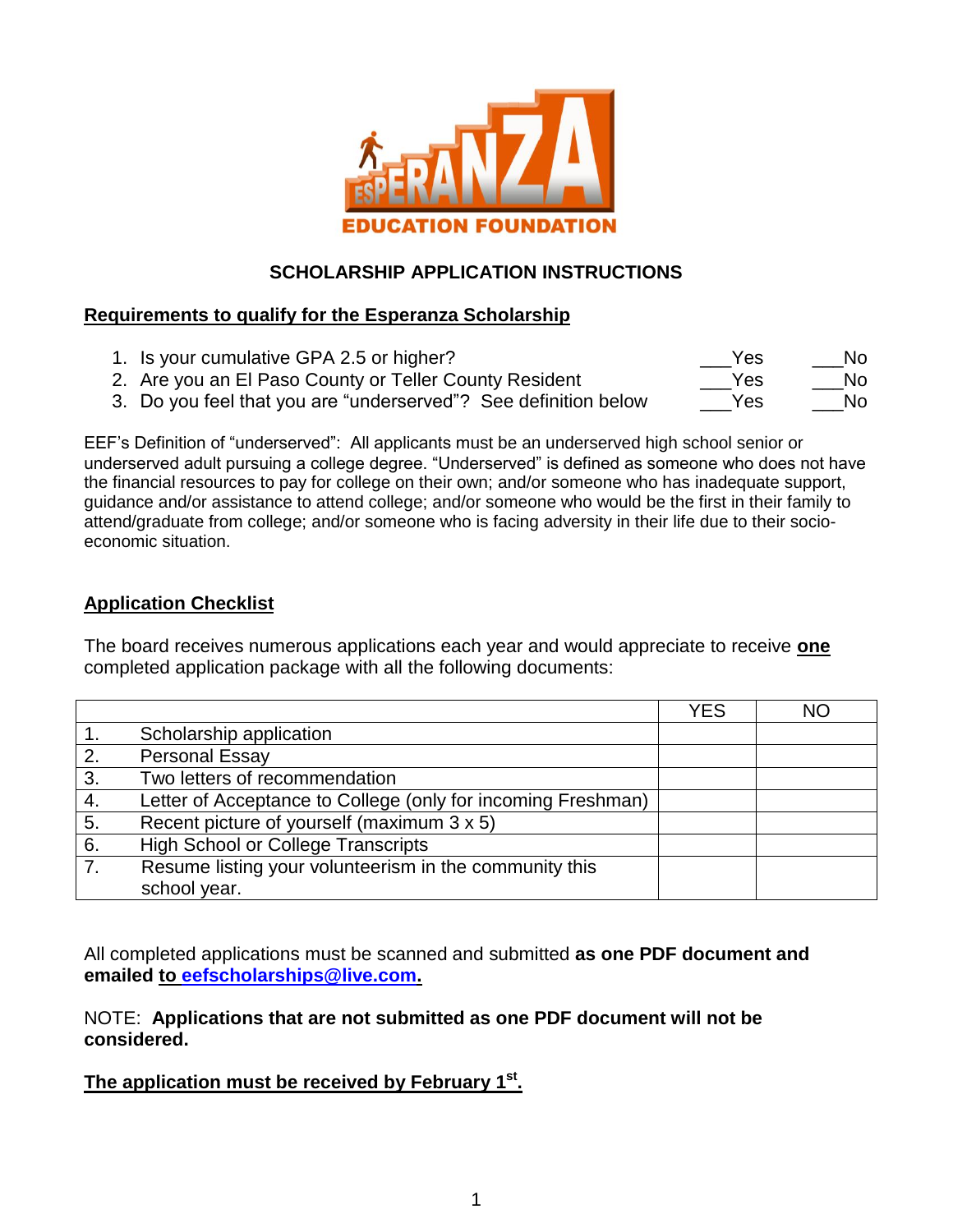### **ESPERANZA EDUCATION FOUNDATION SCHOLARSHIP APPLICATION**

## **Personal**

| Last                                                                                                 |               | First                                                                            | MI    |     |  |  |
|------------------------------------------------------------------------------------------------------|---------------|----------------------------------------------------------------------------------|-------|-----|--|--|
|                                                                                                      |               |                                                                                  |       |     |  |  |
|                                                                                                      | <b>Street</b> | City                                                                             | State | Zip |  |  |
|                                                                                                      |               |                                                                                  |       |     |  |  |
|                                                                                                      |               |                                                                                  |       |     |  |  |
| Did either of your parents graduate from college? ______Yes<br>No.                                   |               |                                                                                  |       |     |  |  |
|                                                                                                      |               |                                                                                  |       |     |  |  |
|                                                                                                      |               | Do you anticipate receiving other scholarships? __Yes __No Amount: _____________ |       |     |  |  |
| <b>Education</b>                                                                                     |               | Cumulative GPA: ______________ High School you graduated from: _________________ |       |     |  |  |
|                                                                                                      |               | College Status in the fall: __Freshman __Sophomore _____Junior ____Senior        |       |     |  |  |
| College you will be attending in the fall: __________________________________Major: ________________ |               |                                                                                  |       |     |  |  |
|                                                                                                      |               |                                                                                  |       |     |  |  |
|                                                                                                      | <b>Street</b> | City                                                                             | State | Zip |  |  |

## **Personal Essay Instructions**

Your personal essay must meet the following requirements:

- No more than 3 pages. Please proofread for grammar and spelling!
- Must be double spaced with 12 point font (Times New Roman)
- Essay must address the following. **Essays that do not cover the following will not be considered and the application will be incomplete**:
	- o Share your story and your past achievements
	- o Your financial need and why you meet the definition of "underserved"
	- o How the scholarship will assist you in completing your collegiate and future career goals